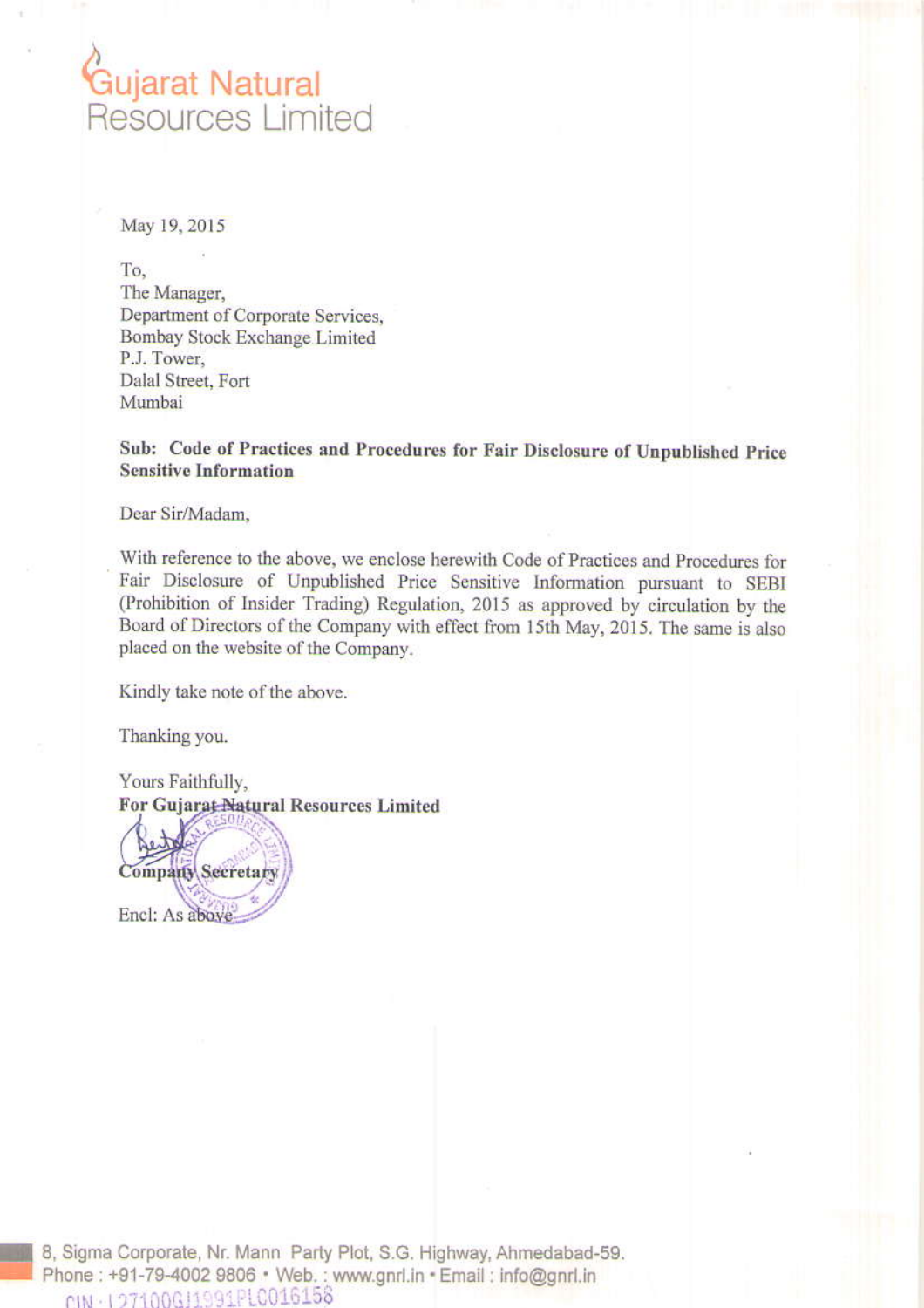# **CODE OF PRACTICES AND PROCEDURES FOR FAIR DISCLOSURE OF UNPUBLISHED PRICE SENSITIVE INFORMATION**

The Securities and Exchange Board of India ("SEBI") vide its Notification dated 15th January, 2015, has introduced SEBI (Prohibition of Insider Trading) Regulation, 2015 ("said Regulations"), to be effective from 15<sup>th</sup> May, 2015.

Regulation 8 of the said Regulations requires a listed company to formulate and publish on its official website a "Code of Practices and Procedures for Fair Disclosure of Unpublished Price Sensitive Information" (hereinafter referred to as the "Code"), in adherence to the principles set out in Schedule A to the said Regulations.

Accordingly, in compliance with the said Regulations, the Board of Directors of Gujarat Natural Resources Limited ("the Company") has adopted the Code as enumerated below, in order to ensure timely and adequate disclosure of Unpublished Price Sensitive Information ("UPSI") and to prevent misuse of such information.

# $\overline{1}$ . **Prompt Disclosure.**

There shall be prompt public disclosure of UPSI that would impact price discovery, as soon as it has credible and concrete information, in order to make such information generally available to the public.

## $2.$ Uniform and Universal Dissemination

The uniform and universal dissemination of unpublished price sensitive to avoid selective disclosure shall be ensured.

# **Chief Investor Relations Officer** 3.

Unless otherwise decided, the Company Secretary of the Company shall act as the Chief Investor Relations Officer for the purpose of dealing with dissemination of information and disclosure of UPSI to the Stock Exchanges, where the equity shares of the Company are listed and also upload the same on the official website of the Company, from time to time.

## $\ddot{4}$ . **Prompt Dissemination**

There shall be prompt dissemination of unpublished price sensitive information that gets disclosed selectively, inadvertently or otherwise to make such information generally available.

# 5. **Response to Queries**

The Company shall ensure the appropriate fair and prompt response to all queries received from the Stock Exchanges including queries on news reports and requests for